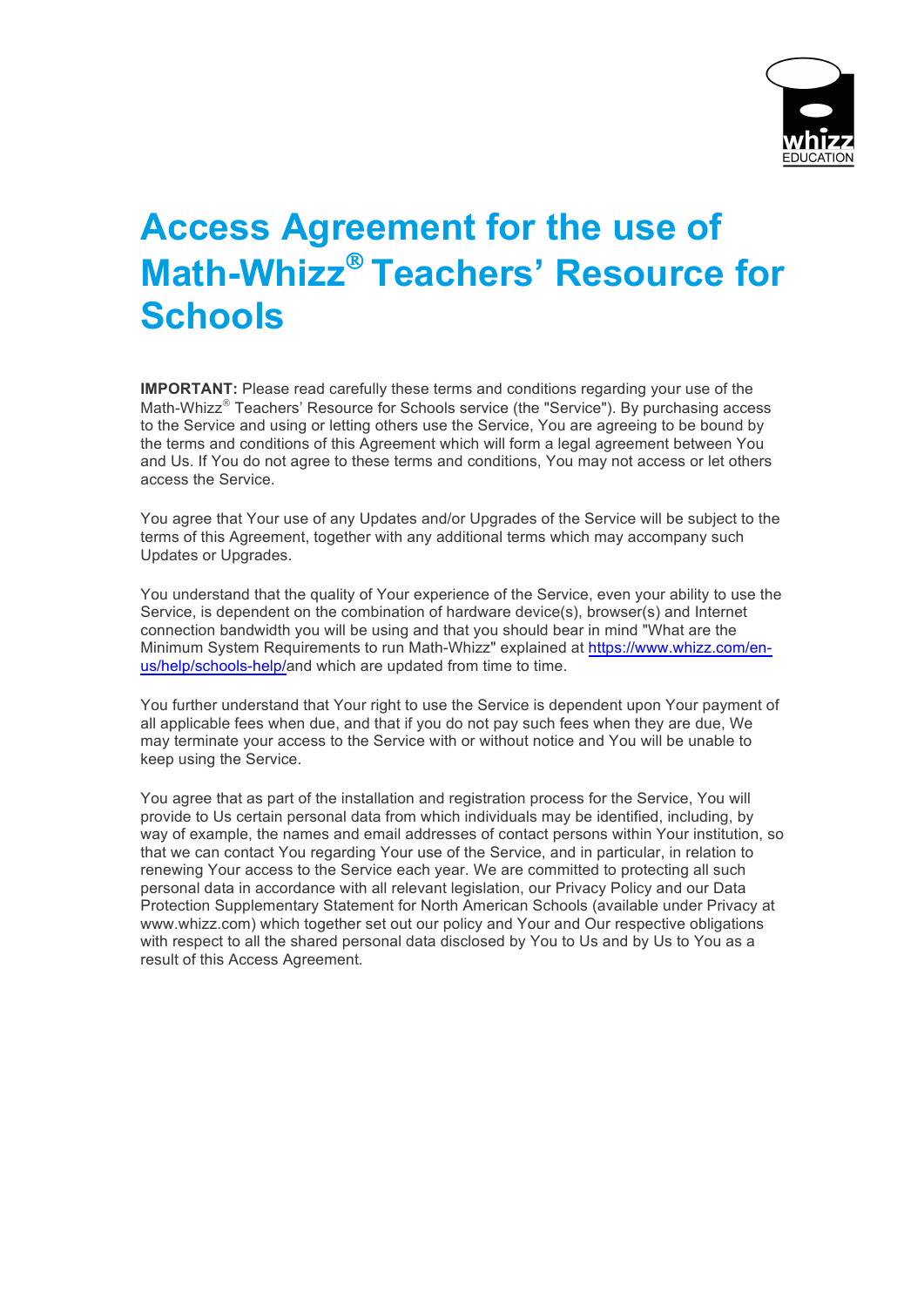

## **This Access Agreement (the "Agreement") for the use of Math-Whizz**<sup>Ò</sup> **Teachers' Resource for Schools is between:-**

**Service Provider:** Whizz Education Inc, a Washington corporation, of P.O.Box 3060, Roanoke VA 24015-1060 ("Whizz Education", "We" or "Us"); and

**Customer:** You, as the institution having purchased access to use Math-Whizz<sup>®</sup> Teachers' Resource for Schools ("You").

You should note that 'You' means You as the single institution or entity (for example, a single school, college or other institution) which has purchased access to the Service, and does not include any affiliates or other entities or institutions which may be connected or affiliated to You. If these other entities or institutions wish to use Math-Whizz® Teachers' Resource for Schools they must purchase their own access.

**Ownership Rights:** As between the parties, Whizz Education retains title to and ownership of any and all proprietary rights with respect to the Service and all Updates and Upgrades (including all portions, derivatives or improvements thereof), whether or not incorporated into or used with other software or hardware, except to the extent of the license expressly granted herein. As between the parties, Whizz Education owns any suggestions, ideas, enhancement requests, feedback, recommendations or other information provided by You or any other party relating to the Service. The license granted hereunder does not constitute a sale of the Service or any portion or copy of it. The Whizz Education name, logo, and the product names associated with the Service are trademarks of Whizz Education or third parties, and no right or license is granted to use them.

**Permitted Use and Restrictions:** Access to the Service is by a single user name and password for You and Your employees ("School User Details"). You can and You can permit Your employees, students or other persons working or studying within Your institution under Your authority ("Permitted Users") to:

- 1. access, retrieve and display the Service and all material available through the Service on a network, server or on one or more personal computers under Your control within the premises of Your institution for internal use within Your institution;
- 2. in the case only of a Permitted User who is a teacher, access, retrieve and display the Service and all material available through the Service on their own single personal computer both inside and outside of your premises for use in connection with their school work only;
- 3. print out individual screen extracts from the Service to be photocopied for classroom use only within Your institution, for internal use by Permitted Users and for use outside of the classroom by Permitted Users for homework or preparation for such classroom work;
- 4. store such printable items in electronic form on disk or on a mobile device (but not on any server or other storage device connected to a network other than a network under Your control within the premises of Your institution).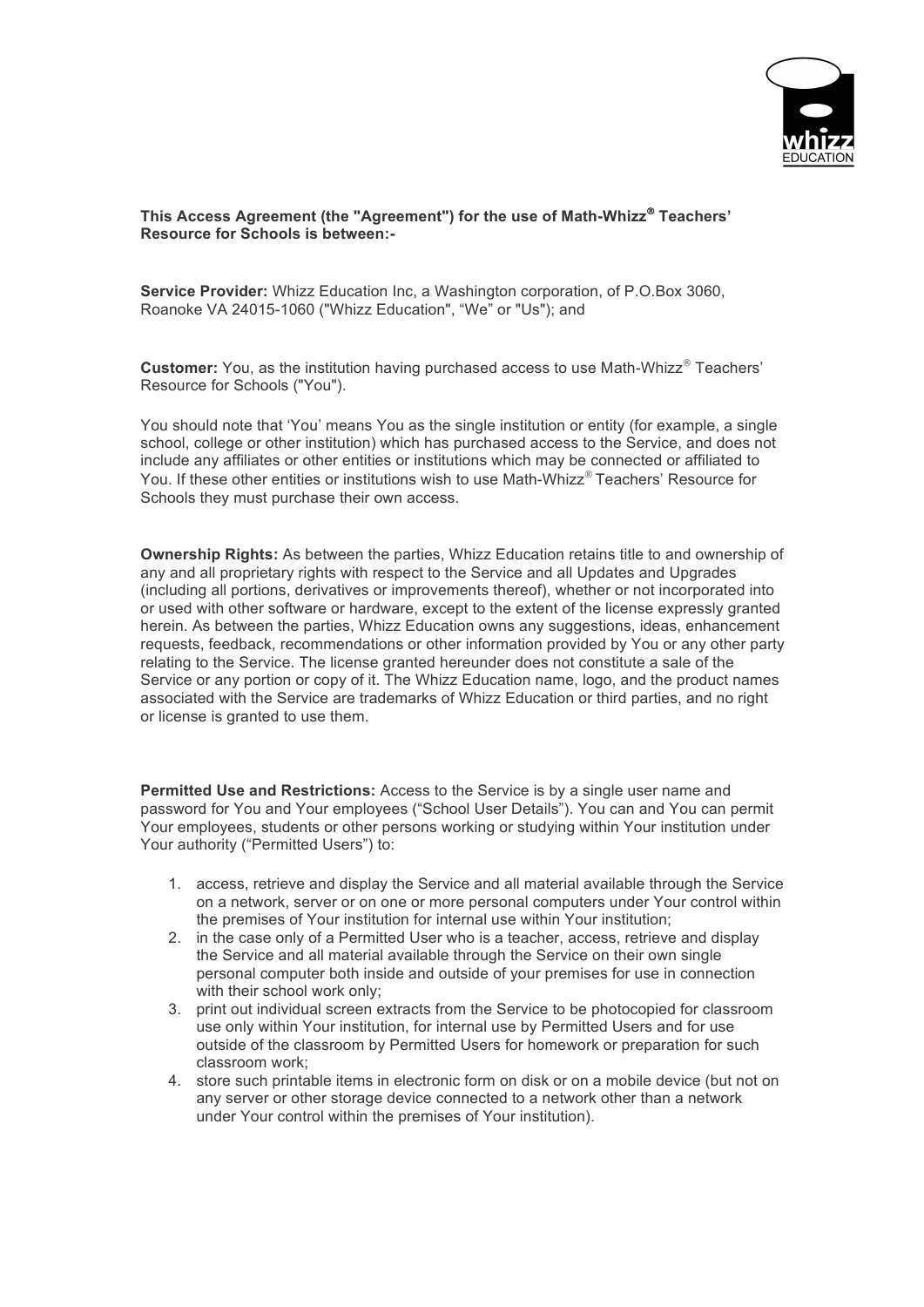

For the avoidance of doubt, access to the Service by Permitted Users who are students is permitted only within Your premises. Teachers who cease to be Your employees cease at the same time to be Permitted Users.

The activities described in items 1 to 4 above are referred to in this Agreement as the "Permitted Activities".

You cannot, and You will not allow Permitted Users to:

- 1. copy the Service or any part thereof for any purposes not specified above in the Permitted Activities;
- 2. alter the Service, or in any way reverse engineer, disassemble, decompile or create a derivative product from the contents of the Service save to the extent permitted by applicable mandatory laws ;
- 3. include the Service or any part of it in any other product or Service materials;
- 4. lease, rent, hire, lend, distribute or sell the Service or any part of it;
- 5. use the Service in any way not specified in the Permitted Activities set out above without the prior written permission of Whizz Education;
- 6. remove or obscure any copyright, trade mark or other proprietary notice of Whizz Education or its licensors from any portion of the Service or from any print outs made from the Service;
- 7. redistribute any of the Service (including by using it as part of any syndication, content aggregation, library, archive or similar service);
- 8. cache any part of the Service in a proxy server;
- 9. create a database in electronic or structured manual form by systematically and/or regularly downloading/printing and storing all or any of the Service;
- 10. deep link to, frame, spider, harvest or scrape the Service or otherwise access the Service for similar purposes;
- 11. use any machine, electronic, web based or similar device to read or extract the Service by automated or machine based means (as opposed to using your own eyes); or
- 12. divulge School User Details to, and/or permit the use of School User Details by, persons who are not, or have ceased to be, Your employees.

The activities described in items 1 to 12 above are referred to in this Agreement as the "Prohibited Activities".

You agree that You will draw the terms of this Agreement to the attention of all Permitted Users, that You will ensure that all such Permitted Users comply with these terms and that You will remain exclusively liable for any breaches of these terms by such Permitted Users. For the purposes of this Agreement, all acts and omissions of Permitted Users shall be deemed to be Your acts and omissions. If We reasonably believe that You and/or Your Permitted Users are, for example, misusing School User Details, we reserve the right to terminate the Service – see Term and Termination below.

These terms apply to You and to all Permitted Users both irrespective of the delivery platform You and the Permitted User(s) use - e.g. desktop PC, laptop, mobile device, PDA or otherwise - and irrespective of how the Service is delivered to You and the Permitted User(s) - e.g. via web browser, WAP browser, email, SMS or otherwise. By accessing the Service and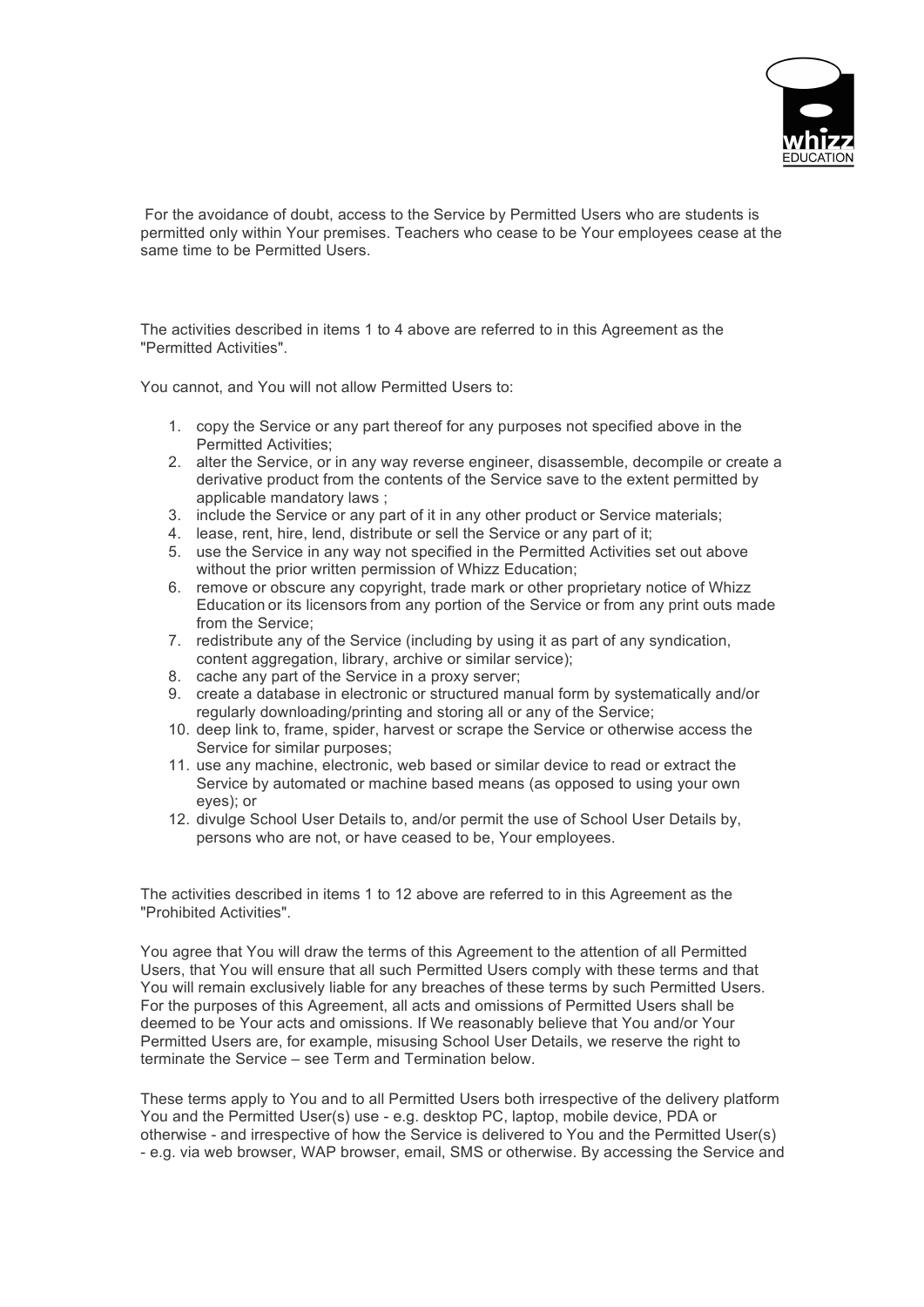

by facilitating access to the Service by your Permitted User(s) you are agreeing that these terms and conditions are binding on You and Your Permitted User(s).

Grant of License/Provision of Service: Provided that You have paid in full any sums owing to Whizz Education or its resellers, distributors or agents in respect of the Service, and that You do nothing which is forbidden as a "Prohibited Activity", Whizz Education grants You a nonexclusive, non-transferable, non-sublicensable license to carry out the Permitted Activities in respect of the Service and any and all Updates and Upgrades thereof for the period recorded in Our invoice to You for the Service or as otherwise agreed in writing by Whizz Education (the "Term") . All rights not specifically granted under this Agreement are reserved by Whizz Education. You shall be solely responsible for hardware and interconnections and telecommunications to access the Service.

**Updates and Upgrades:** The terms and conditions of this Agreement apply to the Service and to any and all Updates and Upgrades provided from time to time by Whizz Education. When an Update or an Upgrade is incorporated in the Service, it will be deemed to form part of the Service for the purposes of this Agreement, and You must comply with all the terms and conditions of this Agreement in relation to all Updates and Upgrades which we may provide. "Updates" means any bug-fixes, workarounds or minor corrections, enhancements or modifications to the Service made available by Whizz Education at its absolute discretion from time to time to You under the terms of this Agreement. "Upgrades" means releases of the Service containing additional content, features and curriculum changes, which may include related additional functionality, made available by Whizz Education at its absolute discretion from time to time to You under the terms of this Agreement. Provided that the essence of the Service as an online resource of mathematics content for use by teachers and their students is maintained, Whizz Education may change, alter or withdraw any part of the Service at any time (with or without notice to You). Whizz Education may at any time release products and services similar to the Service, but, for example, incorporating additional functionality, content and features. Nothing in this Agreement grants to You or entitles You to any rights in relation to such similar products and services. If You are interested in purchasing any such similar products and services, You should contact Whizz Education or its resellers, distributors or agents for further information.

**Term and Termination:** This Agreement shall commence on the Start Date in Our invoice to You for the Service and shall continue for the Term as described above in the paragraph headed "Provision of Service".

You may terminate this Agreement before the end of the Term by giving us notice in writing at any time. Unless We are in breach of Our obligations to You, You will not be entitled to any refund of the fees paid by You.

At the end of the Term, this Agreement will automatically terminate and Your access to the Service and that of all Your Permitted Users will be automatically disabled unless You have agreed to extend your Agreement for a new period and have paid the applicable renewal fees by that date.

If You and Your Permitted Users do not continue to do only what You and they are allowed to do as a Permitted Activity under this Agreement or if You and Your Permitted Users do anything which You and they are not allowed to do which is forbidden as a Prohibited Activity, You will be in breach of the Agreement. If You are in breach of this Agreement this Agreement will terminate automatically and Whizz Education shall have the right to disable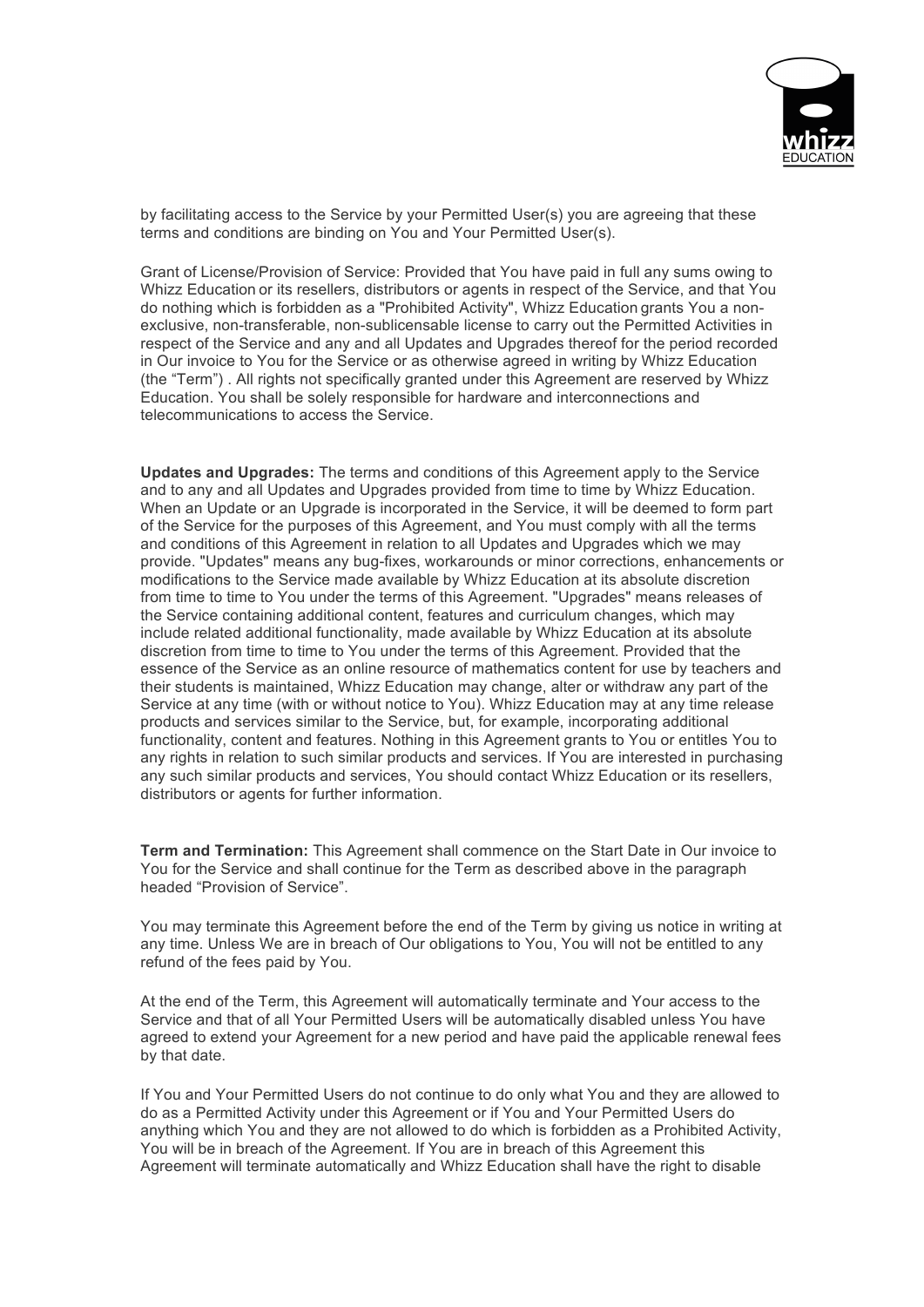

Your access to the Service and to take action to recover from You any damages suffered by Whizz Education as a result of Your breach.

We also reserve the right to terminate this Agreement at any time and for any reason on giving notice to You. If we terminate your access to the Service pursuant to the immediately preceding sentence, we will refund a proportion of the fee relating to the remainder of the Term for which You have paid (if any).

**Disclaimer of Warranties.** Please review the Terms of Website Access and Use for important disclaimers of warranties by clicking here: http://www.whizz.com/en-us/terms-ofuse/.

**Limitation of Liability.** Please review the Terms of Website Access and Use for important limitations of Whizz Education's liability by clicking here: http://www.whizz.com/en-us/termsof-use/.

**Force majeure:** Notwithstanding anything contained in this Agreement Whizz Education shall not be liable for failure or delay in performing any of our obligations because of any cause beyond Our reasonable control (including but not limited to (a) decision of any court or other judicial body of competent jurisdiction, (b) unavailability of equipment, power or other commodity, (c) failure or non-availability of Internet or telecommunications facilities, computer hardware or Service, (d) act of God, war, riot, terrorist attack, civil commotion, malicious damage, fires, flood or storm (e) strikes or other industrial disputes (whether involving Our workforce or that of any other party) or (f) acts of government or other prevailing authorities or default of suppliers, sub-contractors or other third parties).

**Notices.** Unless otherwise provided herein, notices given by Whizz Education to you will be given by email or by conventional mail. Notices will be sent to the email address or mailing address you provide to Whizz Education as part of the registration process, or to updated addresses which you provide to Whizz Education via notice consistent with this paragraph. Notices given by you to Whizz Education must be given by email to support@whizz.com or such updated address and number as Whizz Education may provide you consistently with this notice provision, or by mail to P.O.Box 3060, Roanoke VA 24015-1060. Notwithstanding anything herein to the contrary, it is your sole responsibility to update your address for notices hereunder, and notice sent to the email or physical mailing address last provided by you to Whizz Education shall be valid and binding on you regardless of whether such address has been changed, canceled, has expired, has been terminated, or otherwise becomes inoperative.

**Governing Law; Jurisdiction.** This Agreement shall be governed by and construed in accordance with the laws of the State of Washington, without regard to the conflict of laws provisions thereof. You irrevocably and unconditionally consent to submit to the exclusive jurisdiction of the state and federal courts located in King County, Washington for any litigation, claim, controversy or dispute arising out of or relating to this Agreement and agree not to commence any litigation arising out of or relating to this Agreement except in such courts.